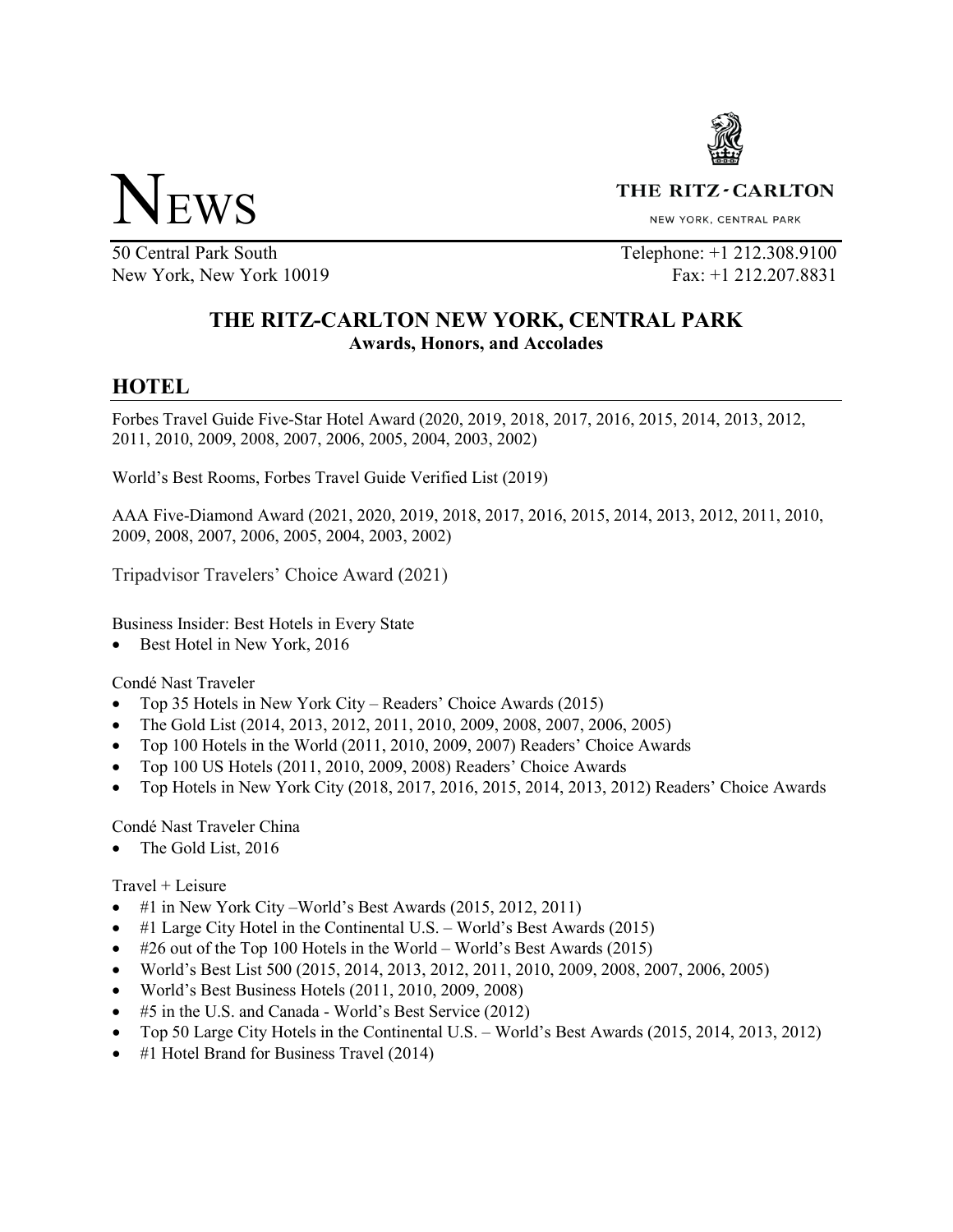Robb Report

• Reader's Choice, Best City Hotel (2009)

### Forbes Traveler

- Forbes Traveler 400 World's Best Hotels (2008)
- Forbes Traveler Top 10 Hotels in New York City (2008)

#### Fortune

• Fortune, #1 Hotel Brand for Business Travel (2014)

#### Ultratravel

• MasterCard Priceless ULTRA Award for Service, Chef Concierge Frederick Bigler (2008)

#### TripAdvisor

- Certificate of Excellence Winner (2017, 2015)
- Travelers' Choice (2011)
- Top 10 Luxury Hotels in the United States (2010)

#### U.S News & World Report

- Best Hotels in New York City (2020, 2019, 2018, 2017, 2016, 2015, 2014) // Gold Badge Winners
- Best Hotel in New York (2014)

#### World Travel Awards

• USA: New York's Leading Hotel (2009, 2008)

Luxury Travel Advisor Awards of Excellence

- Best Luxury Hotel/Resort in North America, finalist (2009)
- Top General Manager of a Luxury Hotel/Resort Worldwide (2008)
- Best City Center Hotel, North America, finalist (2008)

#### Virtuoso Life

• Best Concierge, Best of the Best Awards, nominee (2008, 2007)

#### The Daily Telegraph

• Best Business Hotels in New York City (2007)

#### Institutional Investor

 $\bullet$  #10, Top 100 Hotels, The World's Best Hotels (2010-2011)

#### Manhattan Awards

• Best of Manhattan Awards – Lounges (The Star Lounge – 2017)

#### Celebrated Living

- #1, Editor's Choice, Mainland Hotels (2008 )
- #18, Top U.S. Mainland Hotels 2007

Zagat Guide to Best Hotels & Resorts in the U.S. **(**2010, 2009, 2008)

Zagat Hotels, Resorts and Spa Guide, United States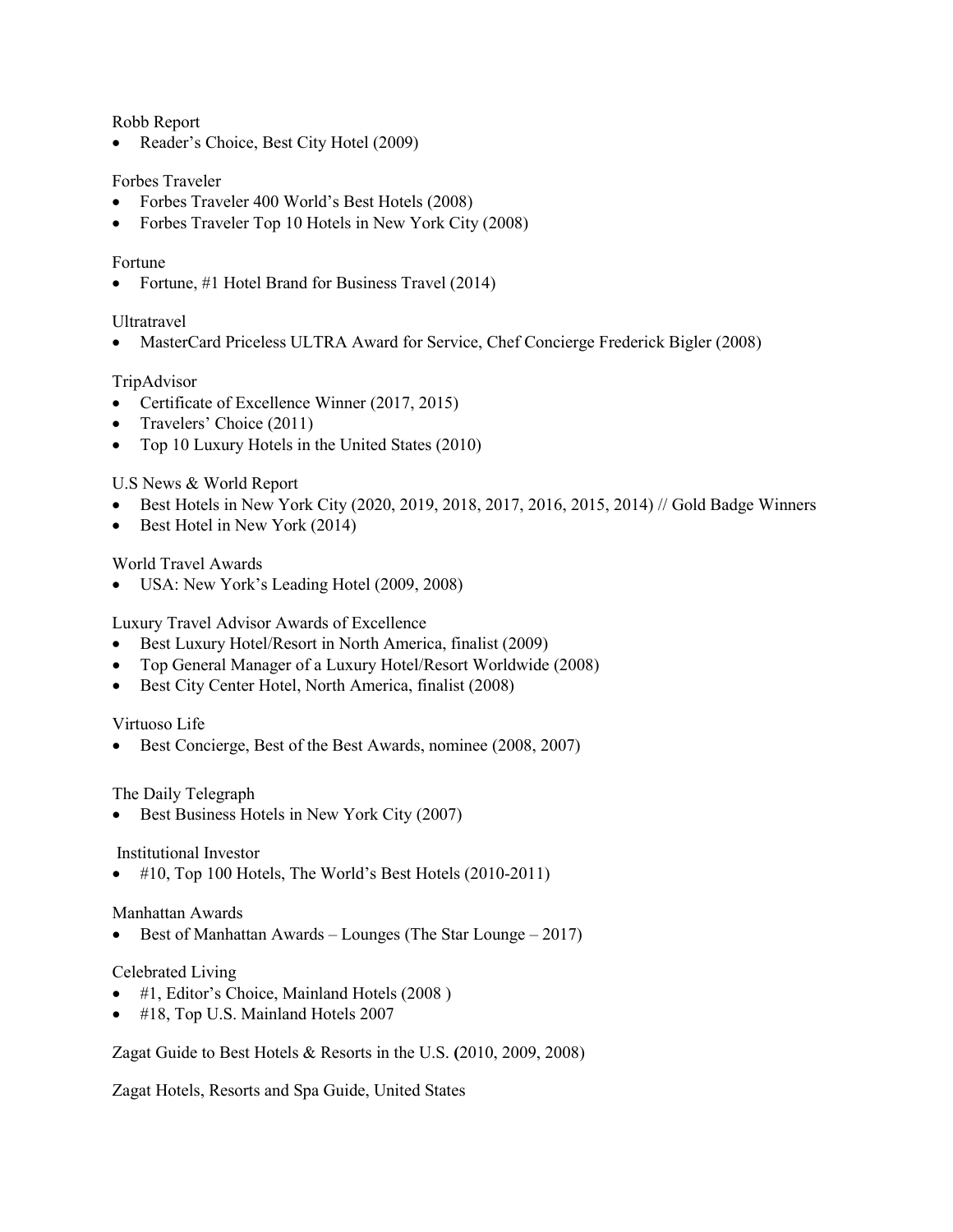- #15 Top Hotels 2008
- #20 Top Rooms 2008
- #26 Top Service 2008

Frommer's Travel Guide

• Best Hotel in New York City (2007, 2005)

MVP|NY Awards of Excellence

- Hotel Experience Award, Best Concierge Service (2009)
- Silver Plume Award, Concierge of the Year, finalist (2009)

[KidsLoveNYC.com](http://KidsLoveNYC.com)

• Top 10 New York Hotels (2008)

[10best.com](http://10best.com)

• #1 New York Hotel (2008)

12th Annual Big Apple Stars Awards

#1 Concierge in New York City, November (2008)

Family Vacation Critic

- No.1 Best Mid-Atlantic Family Hotel
- Top 10 Best New York City Hotels for Families

# **LA PRAIRIE SPA AT THE RITZ-CARLTON NEW YORK, CENTRAL PARK**

Forbes Travel Guide

• Four-Star Award (2020, 2019, 2018, 2017, 2016, 2015, 2014, 2013)

Condé Nast Traveler

• Top 75 Hotel Spa in the US (2012, 2011)

Spa Magazine

• Silver Sage Readers' Choice Awards (2010, 2009, 2007)

New York City Association of Hotel Concierges

• Best Spa in New York City, nominee (2008)

[Citysearch.com](http://Citysearch.com)

• #1 Best Hotel Spa in New York City (2007, 2006)

# # #

### **About The Ritz-Carlton New York, Central Park**

Boldly transformed and redesigned, The Ritz-Carlton New York, Central Park reimagines luxury in Midtown Manhattan, drawing inspiration from the sights, sounds, and colors of Central Park and the chic residential style of a city penthouse. Steps from the city's renowned cultural